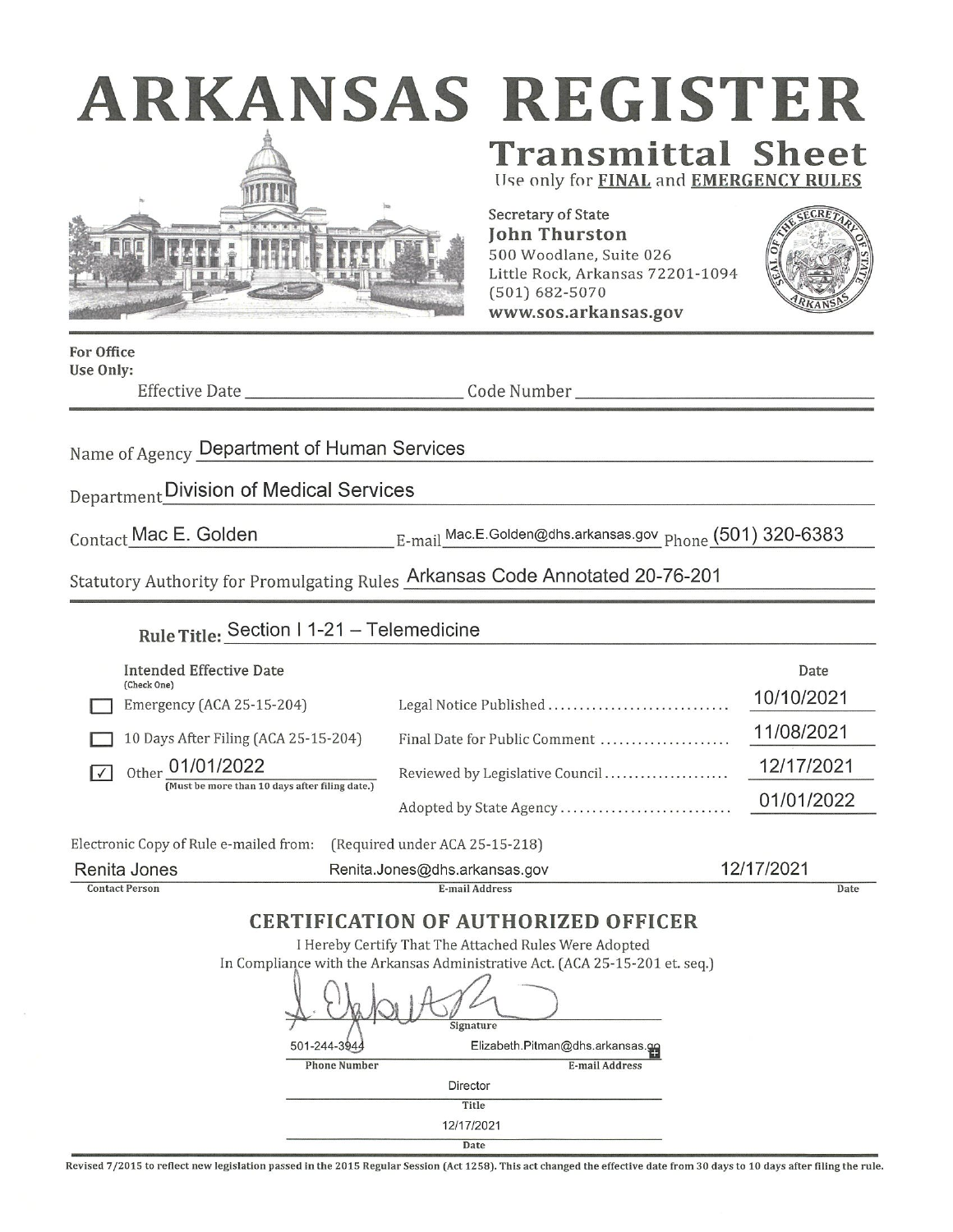# *TOC not required*

# **105.190 Telemedicine 1-1-22**

Telemedicine is defined as the use of electronic information and communication technology to deliver healthcare services including without limitation, the assessment, diagnosis, consultation, treatment, education, care management, and self-management of a client. Telemedicine includes store-and-forward technology and remote client monitoring.

Store-and-forward technology is the transmission of a client's medical information from a healthcare provider at an originating site to a healthcare provider at a distant site. An originating site includes the home of a client. Remote client monitoring means the use of electronic information and communication technology to collect personal health information and medical data from a client at an originating site that is transmitted to a healthcare provider at a distant site for use in the treatment and management of medical conditions that require frequent monitoring.

Arkansas Medicaid shall provide payment to a licensed or certified healthcare professional or a licensed or certified entity for services provided through telemedicine if the service provided through telemedicine is comparable to the same service provided in person. Payment will include a reasonable facility fee to the originating site operated by a licensed or certified healthcare professional or licensed or certified healthcare entity if the professional or entity is authorized to bill Arkansas Medicaid directly for healthcare services. There is no facility fee for the distant site. The professional or entity at the distant site must be an enrolled Arkansas Medicaid Provider. Any other originating sites are not eligible to bill a facility fee.

Coverage and reimbursement for services provided through telemedicine will be on the same basis as for services provided in person. While a distant site facility fee is not authorized under the Telemedicine Act, if reimbursement includes payment to an originating site (as outlined in the above paragraph), the combined amount of reimbursement to the originating and distant sites may not be less than the total amount allowed for healthcare services provided in person.

#### **Professional Relationship**

The distant site healthcare provider will not utilize telemedicine services with a client unless a professional relationship exists between the provider and the client. A professional relationship exists when, at a minimum:

- 1. The healthcare provider has previously conducted an in-person examination of the client and is available to provide appropriate follow-up care;
- 2. The healthcare provider personally knows the client and the client's health status through an ongoing relationship and is available to provide follow-up care;
- 3. The treatment is provided by a healthcare provider in consultation with, or upon referral by, another healthcare provider who has an ongoing professional relationship with the client and who has agreed to supervise the client's treatment including follow-up care;
- 4. An on-call or cross-coverage arrangement exists with the client's regular treating healthcare provider or another healthcare provider who has established a professional relationship with the client;
- 5. A relationship exists in other circumstances as defined by the Arkansas State Medical Board (ASMB) or a licensing or certification board for other healthcare providers under the jurisdiction of the appropriate board if the rules are no less restrictive than the rules of the ASMB.
	- a. A professional relationship is established if the provider performs a face to face examination using real time audio and visual telemedicine technology that provides information at least equal to such information as would have been obtained by an in-person examination. (See ASMB Regulation 2.8);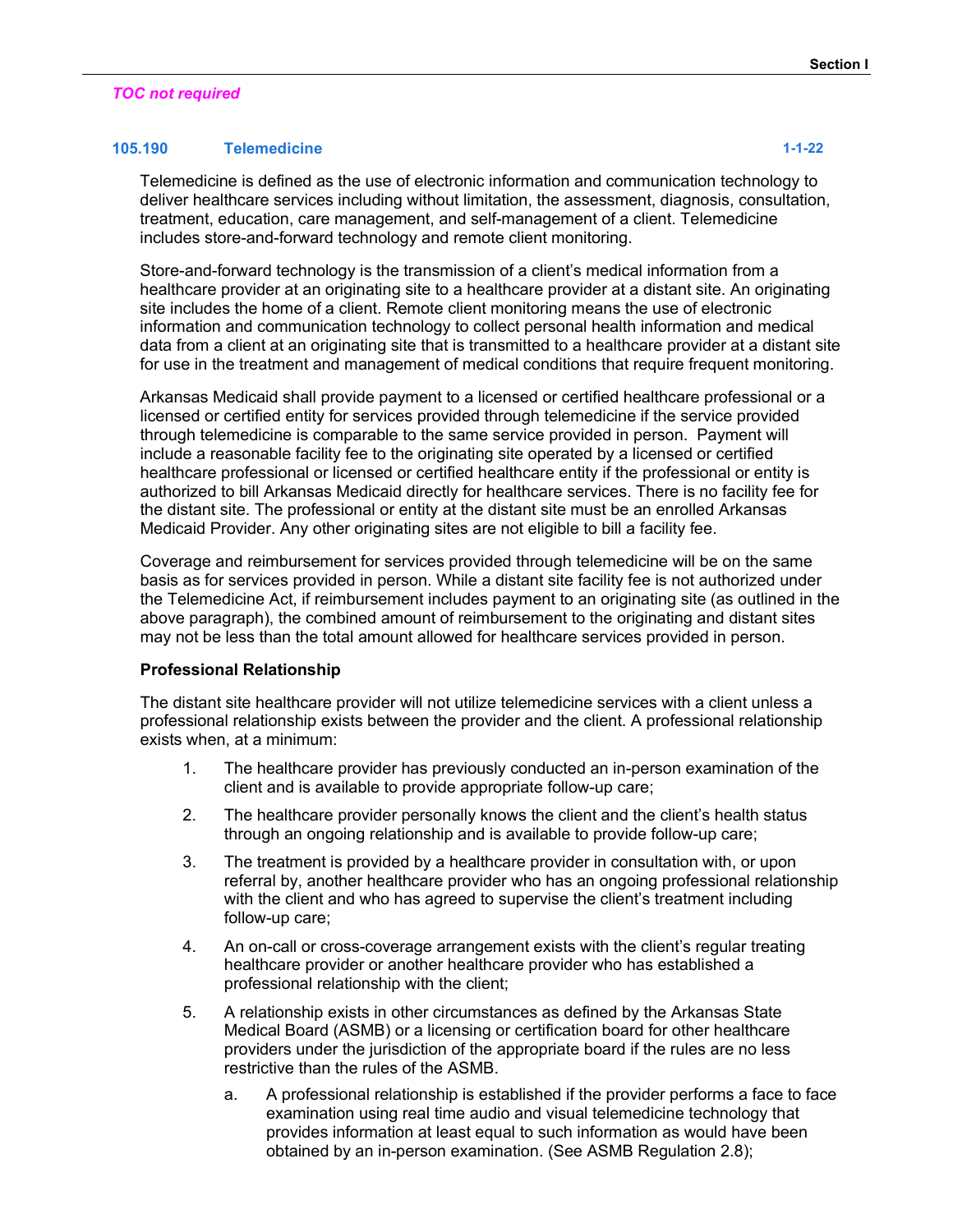- b. If the establishment of a professional relationship is permitted via telemedicine under the guidelines outlined in ASMB regulations, telemedicine may be used to establish the professional relationship only for situations in which the standard of care does not require an in-person encounter and only under the safeguards established by the healthcare professional's licensing board (See ASMB Regulation 38 for these safeguards including the standards of care); or
- 6. The healthcare professional who is licensed in Arkansas has access to a client's personal health record maintained by a healthcare professional and uses any technology deemed appropriate by the healthcare professional, including the telephone, with a client located in Arkansas to diagnose, treat, and if clinically appropriate, prescribe a noncontrolled drug to the client.

A health record is created with the use of telemedicine, consists of relevant clinical information required to treat a client, and is reviewed by the healthcare professional who meets the same standard of care for a telemedicine visit as an in-person visit.

A professional relationship does not include a relationship between a healthcare provider and a client established only by the following:

- 1. An internet questionnaire;
- 2. An email message;
- 3. A client-generated medical history;
- 4. Text messaging;
- 5. A facsimile machine (Fax) and EFax;
- 6. Any combination of the above; or
- 7. Any future technology that does not meet the criteria outlined in this section.

The existence of a professional relationship is not required when:

- 1. An emergency situation exists; or
- 2. The transaction involves providing information of a generic nature not meant to be specific to an individual client.

Once a professional relationship is established, the healthcare provider may provide healthcare services through telemedicine, including interactive audio, if the healthcare services are within the scope of practice for which the healthcare provider is licensed or certified and in accordance with the safeguards established by the healthcare professionals licensing board.

#### **Telemedicine with a Minor Client**

Regardless of whether the provider is compensated for healthcare services, if a healthcare provider seeks to provide telemedicine services to a minor in a school setting and the minor client is enrolled in Arkansas Medicaid, the healthcare provider shall:

- 1. Be the designated Primary Care Provider (PCP) for the minor client;
- 2. Have a cross-coverage arrangement with the designated PCP of the minor client; or
- 3. Have a referral from the designated PCP of the minor client.

If the minor client does not have a designated PCP, this section does not apply. Only the parent or legal guardian of the minor client may designate a PCP for a minor client.

# **Telemedicine Standard of Care**

Healthcare services provided by telemedicine, including without limitation a prescription through telemedicine, shall be held to the same standard of care as healthcare services provided in person. A healthcare provider providing telemedicine services within Arkansas shall follow applicable state and federal laws, rules and regulations regarding: